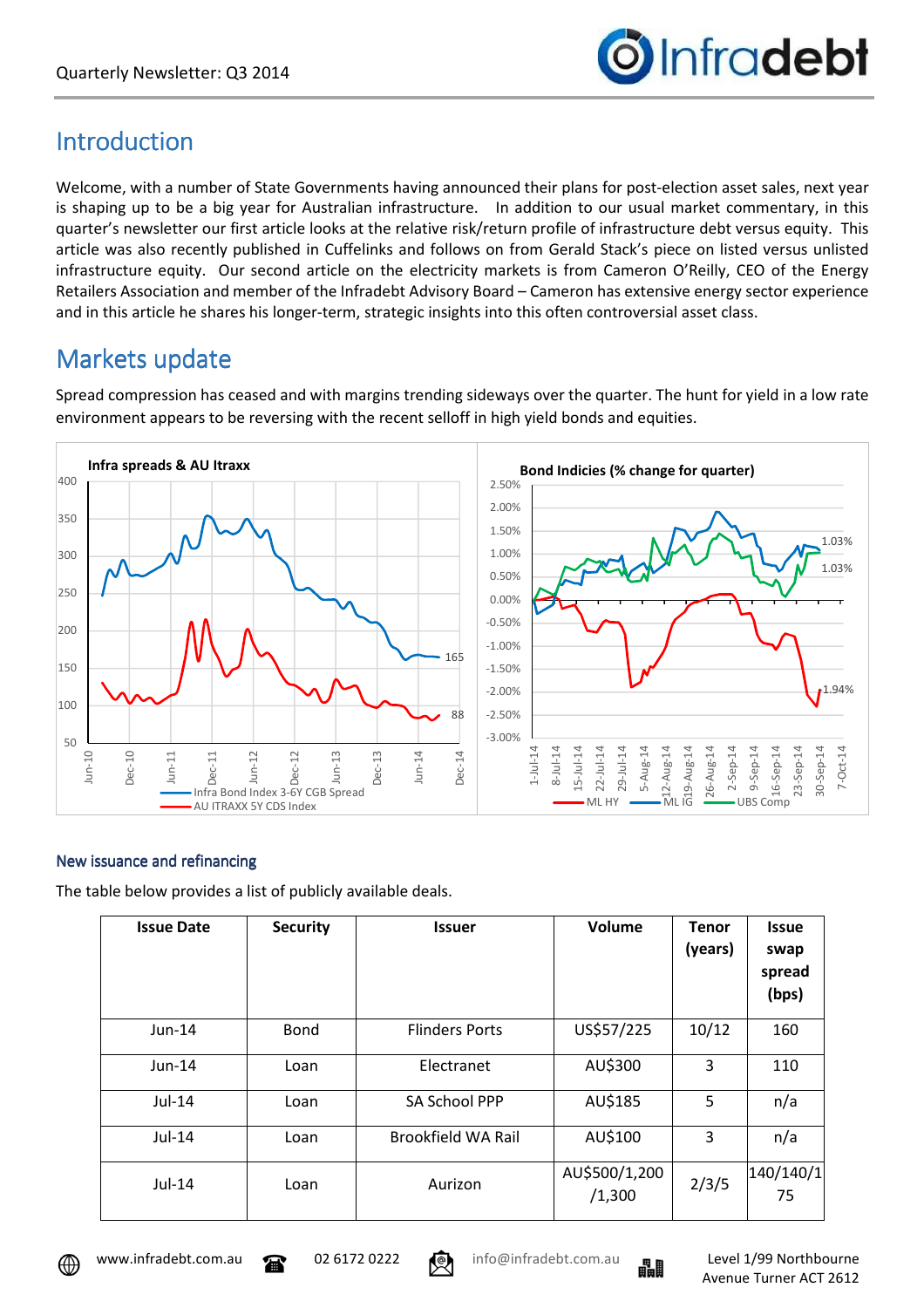

| Jul-14   | Loan        | Perth Stadium            | AU\$500             | 6              | n/a             |
|----------|-------------|--------------------------|---------------------|----------------|-----------------|
| $Jul-14$ | <b>Bond</b> | Transpower NZ            | AU\$150             | $\overline{7}$ | 85              |
| Aug-14   | Loan        | Westlink M7              | AU\$520/525/<br>225 | 3/5/7          | 125/150/1<br>70 |
| $Sep-14$ | <b>Bond</b> | <b>DBNGP</b>             | AU\$100             | 6              | 160             |
| $Sep-14$ | <b>Bond</b> | Powercor                 | US\$125/175         | 10/12          | n/a             |
| $Sep-14$ | <b>Bond</b> | Aurizon                  | EU\$500             | 10             | 68              |
| $Sep-14$ | Loan        | North West Rapid Transit | AU\$1,547           | 8              | 250             |
| $Sep-14$ | <b>Bond</b> | Transurban               | <b>EUR 600</b>      | 10             | 82              |

#### Equity and other news

- The Newman government, conditional on winning the election, plans to privatise the **Queensland poles and wires** via long term leases rather than through issuing hybrid securities. The privatisation pipeline also includes Gladstone and Townsville ports and the Mt Isa Rail Line.
- **APA Group** has sold its 33% **Envestra** stake into the **CKI** offer of \$1.32 amounting to \$784M in gross proceeds. Investors that sold into the offer also received the 3.5c dividend per share paid on 25 July 2014.
- **APA Group** has agreed with AngloGold to build a new 292km natural gas pipeline that will connect the Sunrise Dame & Tropicana mines with the Goldfields Gas Pipeline near Kalgoorlie. Expected capex is A\$140m and completion by January 2016.
- **Ausnet** has agreed to a A\$378.9M settlement for the Kilmore East bushfire class action. The settlement is without admission of liability. Ausnet has also estimated remediation costs of faulty smart meters to be A\$175M (105% higher approved by the AER).
- One of the 8 shareholders/shippers of **Wiggins Island Coal Export Terminal (WICET)**, Bandanna Energy (15% of capacity), has gone into voluntary administration. Under the take or pay contracts the remaining shippers "socialise" the defaulting shippers costs related to their contracted capacity. Before Bandanna went into administration the estimated cost of shipping was \$13/tonne (2-3x higher than the RG Tanna Coal Terminal at Gladstone). If more shippers default the economics for the remaining shippers deteriorate.

### Infrastructure equity versus infrastructure debt

This article follows on from Gerald Stack's excellent article comparing listed and unlisted infrastructure (see http://cuffelinks.com.au/listed-versus-unlisted-infrastructure/) . Just as investors have a choice between investing in listed or unlisted infrastructure equity, there is also a choice between investing in the equity or debt part of the capital structure.

Investors in infrastructure are generally seeking:

- returns driven by the underlying long term cash flows (i.e. yield focussed rather than growth focused returns);
- capital stability particularly compared to equities; and
- some degree of inflation protection or inflation linkage. Typically underlying revenues of infrastructure assets are linked to inflation and, hence, infrastructure assets offer the prospect of inflation protection.





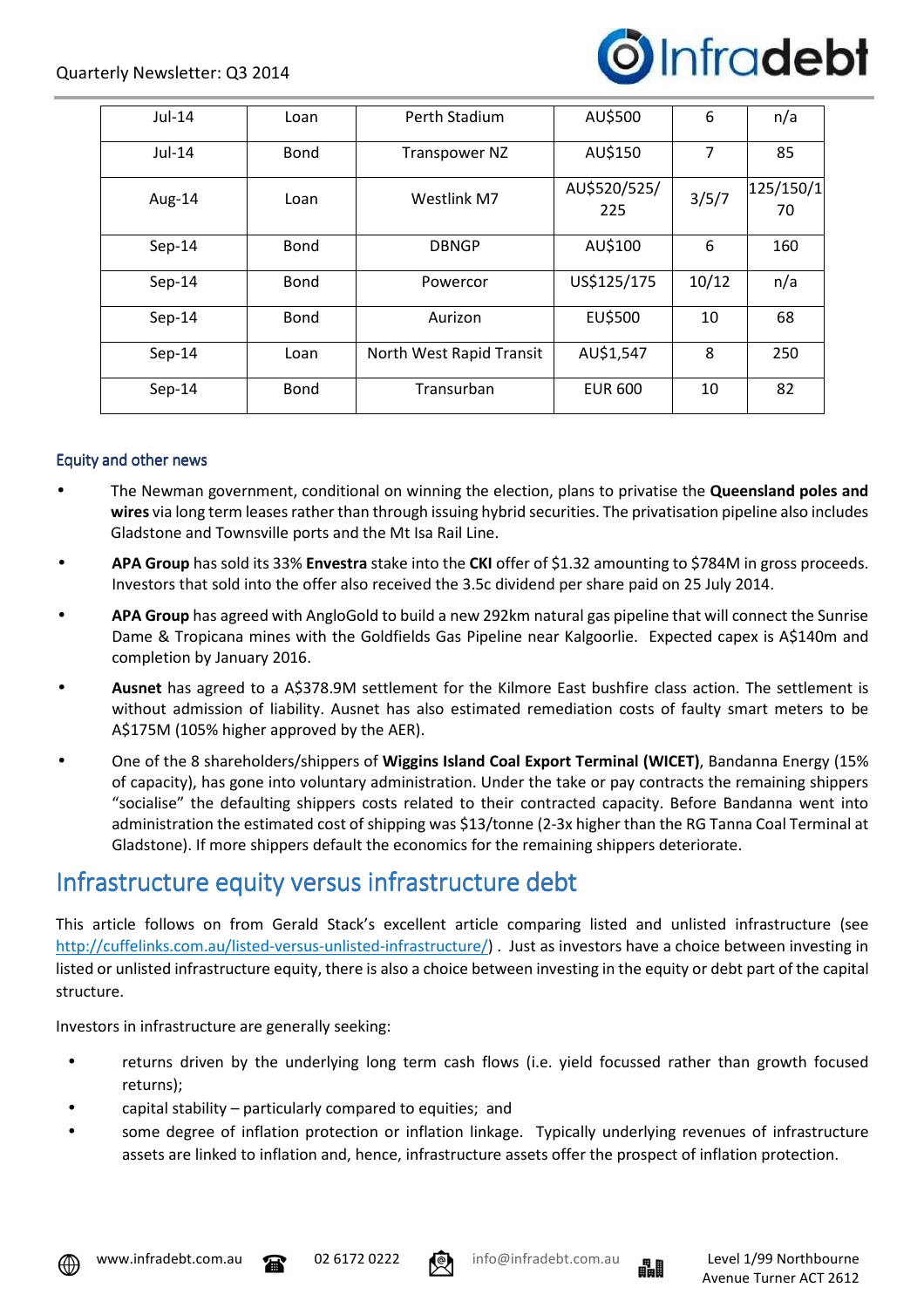

By definition, equity and debt sum to the value of the asset (or equivalently, the value of equity is the value of the asset minus the value of debt). This means that the characteristics of underlying infrastructure businesses feed through to the characteristics of infrastructure debt and equity investments.

Infrastructure equity:

- receives a disproportionate share of the upside in performance of the underlying infrastructure business;
- is more impacted by adverse developments through the impact of leverage.
- for infrastructure equity investments a key risk is the cost and/or availability of debt finance. During the GFC many of the sharp falls in infrastructure shares prices were driven by this factor, rather than by declines in the operating cash flows of their underlying businesses; and
- benefits from control and directly/indirectly is responsible for the management of the asset.

Infrastructure debt:

- has lower returns (on average) and doesn't participate in the upside of underlying infrastructure asset:
- is much less risky (see below);
- is a shorter term investment with terms to maturity typically 3-7 years. In contrast, infrastructure equity is a very long term investment (assets are usually valued based on cash flow models that go for more than 30 years); and
- doesn't necessarily benefit from the same inflation protection as the underlying asset particularly in the case of fixed rate bonds. However, many projects issue floating rate debt (where interest payments move with bank bill rates – and a rise in inflation would be expected to flow through to higher bank bill rates) or inflation linked bonds (where interest and principal payments are directly linked to CPI).

There are lots of different ways to think about risk. But one way of comparing the risk of infrastructure debt and equity is to look at the performance of listed infrastructure stocks that had floating rate bonds on issue through the GFC. While this is a small sample, only four assets, it does allow the comparison of risk outcomes between debt and equity in the same underlying asset.

| <b>Entity</b>          | <b>Equity Risk</b>         | <b>Debt Risk</b>            | <b>Debt Basket</b>                                          |
|------------------------|----------------------------|-----------------------------|-------------------------------------------------------------|
| Sydney Airport         | 30.5% SD                   | 3.1% SD                     | <b>Nov 2014 FRN</b>                                         |
|                        | -55.8% min 12m             | $-8.3%$ min 12m             | <b>Nov 2015 FRN</b>                                         |
| <b>PODUET</b><br>GROUP | 22.6% SD<br>-49.5% min 12m | 3.1% SD<br>$-6.8\%$ min 12m | Apr 2017 DBNGP FRN<br>Apr 2018 DBNGP FRN<br>Oct 2014 UE FRN |
| <b>transurban</b>      | 20.2% SD                   | 4.7% SD                     | <b>Nov 2015 FRN</b>                                         |
|                        | $-45.4\%$ min 12m          | $-6.5%$ min 12m             | <b>Nov 2017 FRN</b>                                         |
| spark infrastructure   | 25.1% SD                   | 2.4% SD                     | Feb 2013 Citi Pwr FRN                                       |
|                        | -42% min 12m               | $-3.6\%$ min 12m            | Jul 2015 ETSA FRB                                           |

Source. Monthly returns July 2007 to August 2014. SD is annual standard deviation. Min 12m is the worst 12 month rolling return in the sample window.

Depending on whether you focus on standard deviation or worst 12 month return – this analysis argues that senior floating rate debt is 4 to 10 times less risky than equity in the same asset.







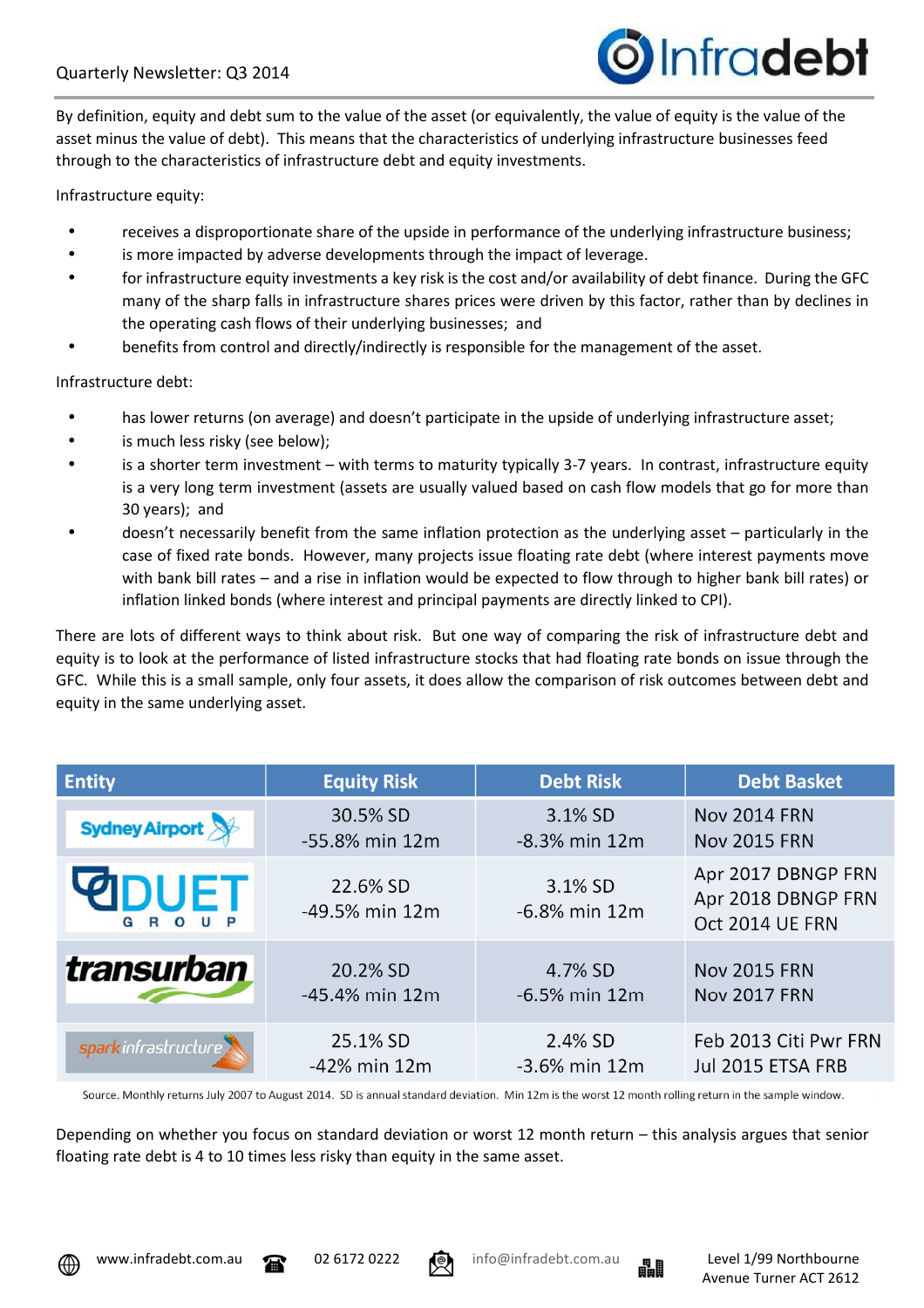

Just as infrastructure equity has listed and unlisted forms of investment – with proponents of unlisted investing claiming a illiquidity premium – different types of infrastructure debt (loans versus publicly traded bonds) have differing levels of liquidity and, hence, illiquidity premia.

Which is the better investment? Ultimately that depends on relative pricing (and in particular, risk adjusted returns) as well as the time horizon/risk appetite of investors. However, many investors tend to think purely of infrastructure equity when considering infrastructure investments and it may be worth thinking more broadly.

# A deep dive for electricity

For years now decision making in the electricity sector has been paralysed by climate change policy, nowhere more so than in Australia. Policy has been transfixed on how to change the generation supply mix in favour of lower emissions technology, generally through pricing carbon, establishing renewable energy targets, or both. For all of this time and attention, the world is still using the same generation technologies that it had fifty years ago.

Where the big change in electricity has been is on the demand side. The presumption of constantly growing demand in developed world countries has been abandoned. Even through a period of continuous economic growth, Australia's final electricity demand has fallen nearly 10% since 2009 (AEMO).

Contributing factors to this decline have been well documented and include a loss of energy intensive industry, a massive, subsidy driven expansion in rooftop solar generation and a consumer response to electricity price rises. These trends are not unique to Australia. The question for the sector is whether they are long term?

With the white knight of electric vehicles seemingly a long way off, majority opinion seems to favour the yes case. Indeed with affordable household energy storage technology being seen as a realistic medium term possibility, the pessimists are wondering how low can demand go? The implications for existing energy assets are significant.

In the thermal generation space we have already seen evidence of the impact of declining demand in a lack of bidding and price tension for assets being sold by State Governments. An oversupplied generation market where new investment has almost exclusively been in renewables, has meant that wholesale energy prices have been flat for some time.

Now attention has turned to what this demand scenario may mean for electricity networks, especially if storage and a continuing drop in panel prices keep the solar option attractive as subsidies are withdrawn.

What isn't in doubt is that the networks will have to restructure their tariffs and change the balance between fixed and usage based charging. Others argue that the time has also come for a write down in the asset values of networks built to support demand assumptions that are no longer valid. Other industries they say wear the consequences of overinvestment and so should electricity networks.

This debate will not be resolved quickly. Nor should one just accept the pessimistic scenario. Few, if any, foresaw the market developments of recent times so there is no reason to assume we'll be any better at forecasting the future.

While optimists are hard to find in the generation sector, one should remember that base load demand is industry and commercially driven, and as some plants reach the end of their life the economics of the remainder will improve.

Moreover in the network sector, low grid demand will have differing implications for transmission, which is built to support large generation plants, and distribution, which could prosper in a disaggregated market.

Many, including myself, believe mass withdrawal of customers from the grid is unlikely and that a smarter distribution network supporting large numbers of so called "pro-sumers" (producers and consumers) will be a safety net most of us will want to draw upon. Such a network is increasingly being enabled by new information and communications technology. Under this scenario an electricity network becomes as valuable as a telecommunications network.